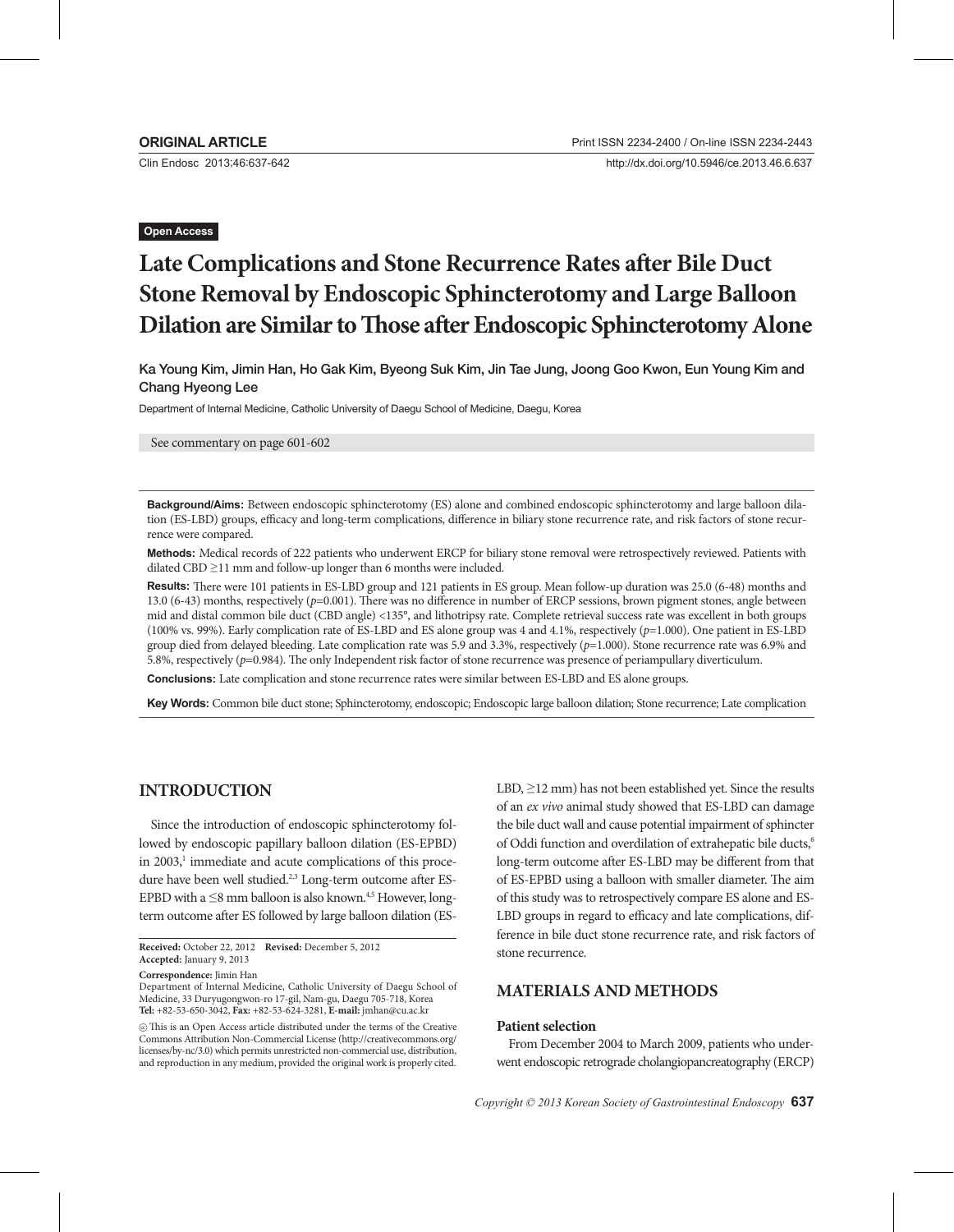for bile duct stone removal were included if they met all of the following criteria: 1) age >18 years, 2) first trial of ERCP (virgin papilla), 3) dilated common bile duct (CBD) with a diameter of ≥11 mm on a cholangiogram, and 4) follow-up period of ≥6 months either by review of medical records or by phone calls. Patients were excluded if they met any of the following criteria: 1) previous ES, 2) precut or infundibulotomy, 3) previous Billroth II operation, or 4) uncorrected coagulopathy. All patients gave written informed consent before undergoing ERCP for bile duct stone removal.

#### **Endoscopic procedures**

All ERCP procedures were performed under conscious sedation after intravenous injection of midazolam and pethidine. An Olympus EVIS system, JF-V, or TJF 200 series (Olympus, Tokyo, Japan) was used for ERCP. A generator with an automatically controlled cutout system (Endocut mode) was used for all ES. Selective bile duct cannulation was performed, and cholangiogram was obtained. After the assessment of number and size of bile duct stones and diameter of the bile duct, either ES alone or ES-LBD was chosen at discretion of the endoscopist. A pull-type papillotome (Autotome RX44; Boston Scientific Corp., Natick, MA, USA) was used for sphincterotomy. In the ES-alone group, ES was performed up to the major horizontal fold of the major duodenal papilla. In the ES-LBD group, ES was performed up to the mid-portion of the major duodenal papilla. Then, a wire-guided balloon dilation catheter with a diameter of ≥12 mm was used for LBD (CRETM Wireguided; Boston Scientific Corp., Natick, MA, USA). Bile duct stones were removed with a basket or a retrieval balloon. A mechanical lithotripter was used when stones could not be retrieved after either maximal ES (in the ES-alone group) or balloon dilation after ES (in the ES-LBD group). After removal of bile duct stones, a 7 Fr nasobiliary catheter (Nagaraja Nasal Biliary Drainage; Wilson-Cook Medical Inc., Winston-Salem, NC, USA) was placed. Cholangiogram through a nasobiliary catheter was obtained one or two days later.

#### **Outcome parameters**

The following parameters were assessed and compared between the two groups:

• Patient characteristics

• Bile duct stone characteristics: number, maximal diameter of the largest stone, type, requirement for lithotripsy

• Complication rate: bleeding, hyperamylasemia, pancreatitis, perforation

• Stone recurrence rate

• Risk factors of stone recurrence: CBD angle (Fig. 1), periampullary diverticulum, intrahepatic duct stone, common he-



**Fig. 1.** Measurement of the common bile duct angle. The first angulation from the ampullary orifice is measured on a cholangiogram obtained in the prone position.

patic duct stricture, history of cholecystectomy, gallbladder stones left *in situ*, mechanical lithotripsy, CBD diameter after stone extraction

#### **Definitions**

Definitions of complications related to ES and ES-LBD were similar to those of Cotton et al.<sup>7</sup> Minor bleeding was defined as a decrease of at least 2 g/dL in the hemoglobin concentration and achievement of hemostasis during the same procedure. Major bleeding was defined as interruption of the procedure, clinical evidence of bleeding such as melena or hematemesis with a decrease of at least 2 g/dL in hemoglobin concentration, or the need for at least two units of packed red blood cell transfusion. Delayed bleeding was defined as bleeding that developed after the procedure. Procedure-induced hyperamylasemia was defined as an increase in the serum amylase level ≥3 times that of the upper normal limit without pancreatic pain and normalized serum amylase level within 2 days. Procedure-induced pancreatitis was defined as the development of pancreatic pain with an increase in the serum amylase level ≥3 times that of the upper normal limit lasting over 2 days. Early complication was defined as complication that developed within 72 hours after the procedure and in-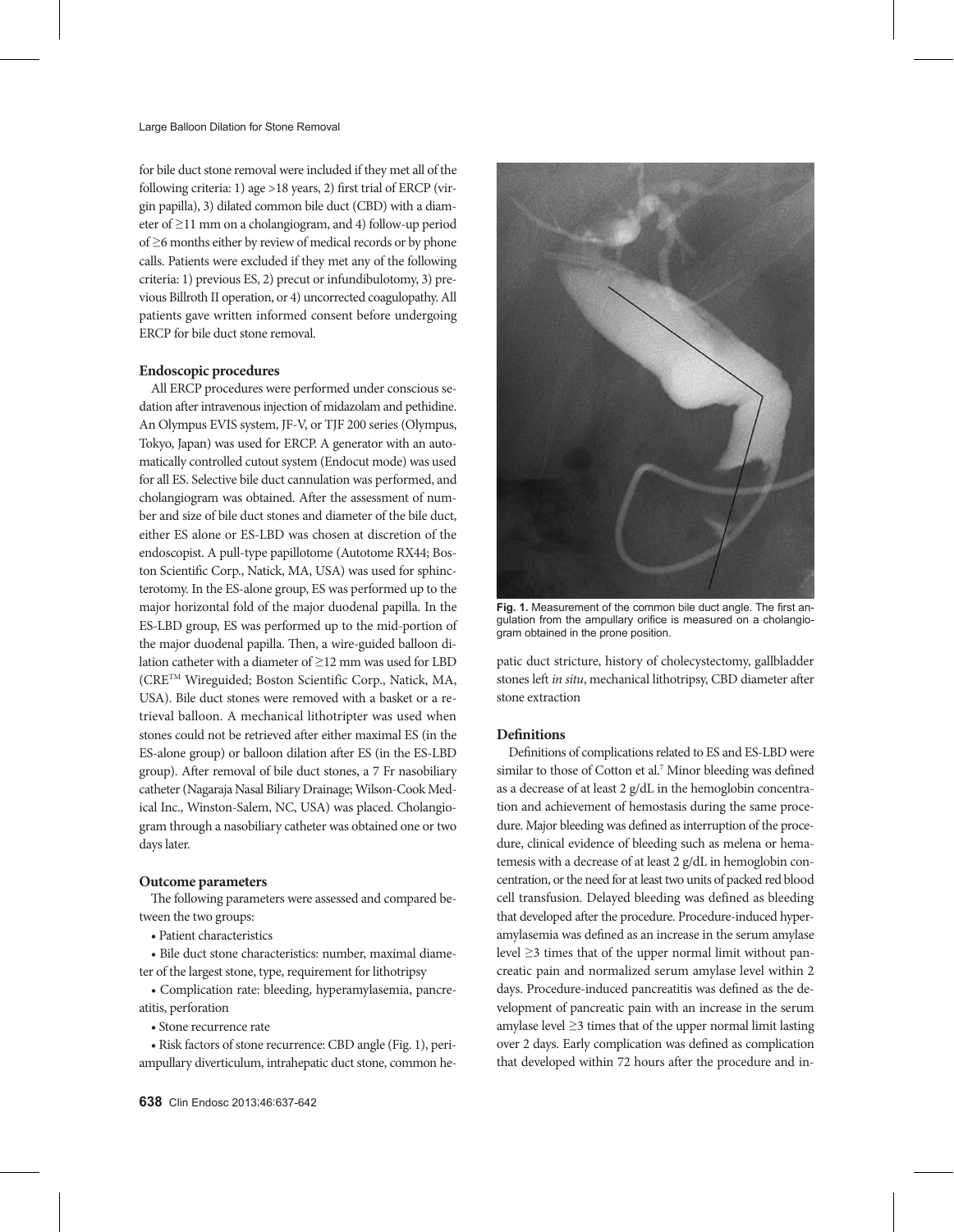cluded bleeding, hyperamylasemia, post-ERCP pancreatitis, perforation, and death. Late complication was defined as complication that occurred more than 72 hours after the procedure and included recurrent cholangitis, biliary pancreatitis, bile duct stricture, and cholecystitis. CBD angle was defined as the first angulation from the ampullary orifice along the course of CBD, and measured on the cholangiogram (Fig. 1).8 Bile duct stone recurrence was defined as presence of biliary pain and abnormal liver function test results and/or bile duct stone detected on an abdominal computed tomography scan.

### **Statistical analysis**

Statistical analysis was performed with SPSS version 14.0 software for Windows (SPSS Inc., Chicago, IL, USA). Values were presented as median with range. Potentially relevant risk factors were assessed by univariate analysis with the chi-square statistic for categorical variables and simple logistic regression for continuous variables. Significant factors (*p*<0.1) from univariate analysis were included in a forward, stepwise multiple logistic regression model to identify the risk factors for recurrent bile duct stones. A *p*<0.05 was considered statistically significant.

# **RESULTS**

### **Patients**

There were 101 patients in the ES-LBD group and 121 patients in the ES-alone group. Baseline characteristics of the patients are summarized in Table 1. There was no significant difference between the two groups except for age, presence of gallbladder stone and periampullary diverticulum, and follow-up duration.

### **Bile duct stones**

Bile duct stones in the ES-LBD group were greater in num-

| <b>Table 1.</b> Baseline Characteristics of the Patients |
|----------------------------------------------------------|
|----------------------------------------------------------|

ber and larger in maximal diameter than those in the ES alone group (1.0 [1 to  $\geq$ 5] vs. 2.0 [1 to  $\geq$ 5], *p*=0.001; 10.0 [2 to 20] vs. 12.0 [3 to 25] mm, *p*=0.000, respectively). However, there was no significant difference between the ES-LBD and ESalone groups regarding number of ERCP sessions for removal, number of patients with brown pigment stones, use of lithotripsy, and complete removal rate (1.0 [1 to 3] vs. 1.0 [1 to 4], *p*=0.149; 80 [79.2%] vs. 94 [75.2%], *p*=0.870; 25 [24.8%] vs. 33 [27.3%], *p*=0.759; 100 [99%] vs. 121 [100%], *p*=0.455, respectively).

#### **Complications**

Complications related to ES and ES-LBD are summarized in Table 2. The most common early complication in both groups was minor bleeding (15/121 vs. 15/101; *p*=0.580). One death occurred in the ES-LBD group from delayed major bleeding and rapid development of hypovolemic shock that did not respond to resuscitation and intervention. The most common late complication in both groups was recurrent cholangitis (2/121 vs. 4/101; *p*=0.413). Acute cholecystitis occurred in two patients of each group  $(p=1.000)$ .

## **Bile duct stone recurrence**

Bile duct stone recurred in seven patients from the ES-alone group and seven patients from the ES-LBD group (5.8% vs. 6.9%; *p*=0.786). Between the two groups, there was no significant difference in sex and age of the patients with bile duct stone recurrence (5 males vs. 2 males, *p*=0.286; 79.0 [46 to 83] years vs. 75.0 [51 to 87] years, *p*=0.932, respectively). Also, there was no significant difference in maximal bile duct diameter, maximal stone diameter, and number of bile duct stones (14.0 [10 to 17] mm vs. 14 [12 to 15] mm, *p*=0.788; 11.0 [6 to 15] mm vs. 14.0 [3 to 21] mm, *p*=0.289; 2.0 [1 to ≥5] vs. 5.0 [1 to ≥5], *p*=0.052, respectively). Presence of periampullary diverticulum was not different between the two groups (1/7 vs.

| Characteristic                         | ES alone $(n=121)$ | ES-LBD $(n=101)$ | $p$ -value |
|----------------------------------------|--------------------|------------------|------------|
| Sex, male: female                      | 65:56              | 47:54            | 0.345      |
| Age, yr                                | $69.0(37-89)$      | 74.0 (37-92)     | 0.002      |
| Diagnosis                              |                    |                  |            |
| Cholangitis                            | 98(81.0)           | 75(73.3)         | 0.257      |
| Biliary pancreatitis                   | 15(12.4)           | 17(16.8)         | 0.443      |
| Previous cholecystectomy               | 18(14.9)           | 21(20.8)         | 0.289      |
| Gallbladder stone                      | 61(50.4)           | 37(36.6)         | 0.043      |
| Gallbladder in situ after initial ERCP | 20(16.5)           | 20(19.8)         | 0.998      |
| Periampullary diverticulum             | 55(45.5)           | 68 (67.3)        | 0.001      |
| Follow-up duration, mo                 | $25.0(6-48)$       | $13.0(6-43)$     | 0.001      |

Values are presented as median (range) or number (%).

ES, endoscopic sphincterotomy; LBD, large balloon dilation; ERCP, endoscopic retrograde cholangiopancreatography.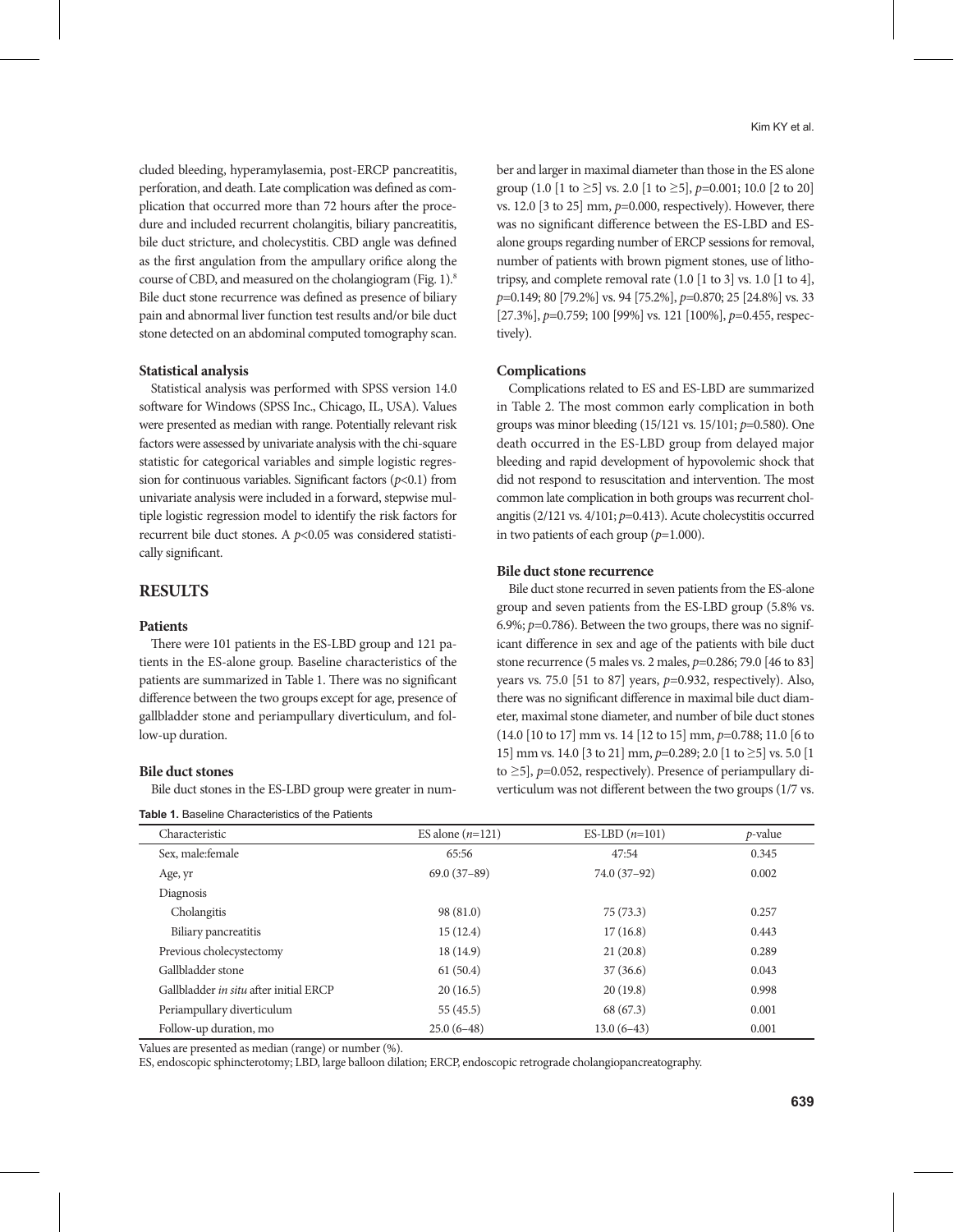|                            | ES alone $(n=121)$ | ES-LBD $(n=101)$ | $p$ -value |
|----------------------------|--------------------|------------------|------------|
| Early complications        |                    |                  |            |
| Bleeding                   |                    |                  |            |
| Minor                      | 15(12.4)           | 15(14.9)         | 0.580      |
| Major                      | 2(1.7)             | 2(2.0)           | 0.580      |
| Hyperamylasemia            | 7(5.8)             | 4(4.0)           | 0.758      |
| Pancreatitis               | $\overline{2}$     | 1                | 1.000      |
| Perforation                | 1                  | $\mathbf{0}$     | 1.000      |
| Death                      | $\mathbf{0}$       | 1 <sup>a</sup>   | 1.000      |
| Overall rate               | 27(22.3)           | 22(21.8)         | 1.000      |
| Significant overall rateb) | 5(4.1)             | 4(4.0)           | 1.000      |
| Late complications         |                    |                  |            |
| Recurrent cholangitis      | 2(1.7)             | 4(4.0)           | 0.413      |
| Biliary pancreatitis       | $\boldsymbol{0}$   | $\boldsymbol{0}$ |            |
| Bile duct stricture        | $\mathbf{0}$       | $\mathbf{0}$     |            |
| Cholecystitis              | 2(1.7)             | 2(2.0)           | 1.000      |
| Overall rate               | 4(3.3)             | 6(5.9)           | 1.000      |

**Table 2.** Complications Related to Common Bile Duct Stone Removal and Bile Duct Stone Recurrence

Values are presented as number (%).

ES, endoscopic sphincterotomy; LBD, large balloon dilation.

a)Cause of death was delayed major bleeding; b)Significant overall rate, excluding minor bleeding and hyperamylasemia.

2/7; *p*=0.515). Mechanical lithotripsy was performed in three patients of the ES-alone group and five patients of the ES-LBD group (*p*=0.280). Patients with recurrent bile duct stones had gallbladder stones left *in situ* in two patients from the ES-alone group and two from the ES-LBD group (*p*=1.000). CBD angle did not show significant difference between patients with recurrent bile duct stones from the ES-alone and ES-LBD groups (<90°, 1 vs. 1, *p*=0.409; 90° to 135°, 3 vs. 4, *p*=1.000; 135° to 180°, 3 vs. 2, *p*=0.181, respectively). Time to recurrence and follow-up duration of patients with recurrent bile duct stones from each group did not show significant difference (16.0 [10 to 42] months vs. 14.0 [1 to 35] months, *p*=0.395; 36 [13 to 44] months vs. 20.0 [6 to 42] months, *p*=0.202, respectively).

## **Risk factors for bile duct stone recurrence**

Because there was no significant difference between the ES-alone and ES-LBD groups in respect to potential risk factors for bile duct stone recurrence, risk factors for bile duct stone recurrence in the entire study subjects were investigated. In univariate analysis, the risk factors for bile duct stone recurrence were number of ERCP sessions to clear CBD stones, CBD angle of <135°, need for mechanical lithotripsy, and presence of periampullary diverticulum (Table 3). Multivariate analysis showed that presence of periampullary diverticulum was the only independent risk factor for bile duct stone recurrence (odds ratio, 7.85; 95% confidence interval, 1.68 to 36.69; *p*=0.009) (Table 4).

# **DISCUSSION**

In this study, the long-term outcome of ES-LBD in patients with CBD stones was not significantly different from that of ES alone with regard to recurrent cholangitis, cholecystitis, and bile duct stone recurrence. This finding may be explained by possible permanent disruption of sphincter function by ES-LBD. Preservation of sphincter function is a well-known advantage of EPBD9,10 and has been the basis for lower rate of late biliary complications after EPBD. However, an *ex vivo* animal study demonstrated that balloons with diameters of  $\geq$ 12 mm disrupt integrity of the bile duct wall and sphincter function.<sup>6</sup> Because of differences between the *ex vivo* animal model and humans in clinical practice (i.e., compliance of the bile duct, thickness of the fibromuscular layer, and different anatomy), findings of the animal study may not be directly applicable to clinical practice.<sup>6</sup> Nevertheless, irreversible loss of sphincter function by ES-LBD may result in duodenobiliary reflux similar to that by ES alone. This reflux of duodenal contents into the biliary system may be associated with bacterial colonization and can cause recurrent bile duct stones, ascending cholangitis, and acute cholecystitis.<sup>11</sup> Also, long-term outcome of ES-LBD may have been affected by older age and greater prevalence of gallbladder stone and periampullary diverticulum in this group. Older age and periampullary diverticulum are known risk factors of bile duct stone recurrence.12,13 On the other hand, these factors may prompt the use of ES-LBD for stone removal. Gallbladder stone is a known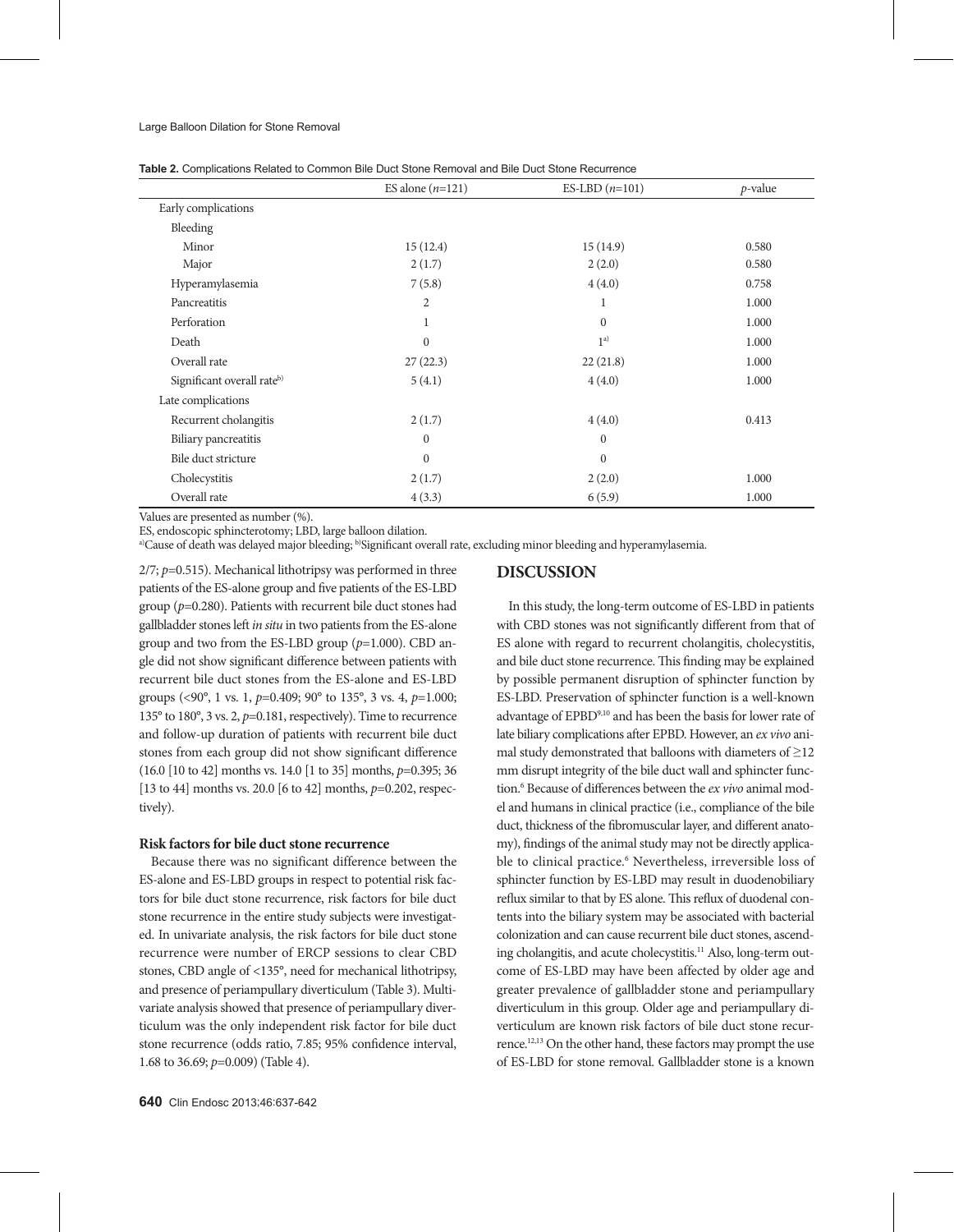|  | <b>Table 3.</b> Univariate Analysis of the Risk Factors for Bile Duct Stone Recurrence |
|--|----------------------------------------------------------------------------------------|
|--|----------------------------------------------------------------------------------------|

|                                         | Nonrecurrence $(n=208)$ | Recurrence $(n=14)$ | $p$ -value | 95% CI         |
|-----------------------------------------|-------------------------|---------------------|------------|----------------|
| ERCP session no.                        | $1.0(1-4)$              | $2.0(1-2)$          | 0.016      | $1.18 - 5.24$  |
| Angle of CBD <135 $^{\circ}$            | 66 (31.7)               | 8(57.1)             | 0.026      | $0.09 - 0.86$  |
| Previous procedure, ES: ES-LBD          | 114:94                  | 7:7                 | 0.984      | $0.33 - 2.94$  |
| Sex, male: female                       | 105:103                 | 7:7                 | 0.888      | $0.31 - 2.75$  |
| Age, yr                                 | $71.0(37-92)$           | $77.0(46-87)$       | 0.173      | $0.98 - 1.09$  |
| Brown pigment stone                     | 164(78.8)               | 10(71.4)            | 0.559      | $0.43 - 4.83$  |
| Mechanical lithotripsy                  | 51(24.5)                | 7(50)               | 0.020      | $1.24 - 11.36$ |
| History of cholecystectomy              | 37(17.8)                | 12(85.7)            | 0.272      | $0.04 - 2.48$  |
| Gallbladder with stones in situ         | 90(43.3)                | 8(57.1)             | 0.396      | $0.50 - 5.73$  |
| Periampullary diverticulum              | 118(56.7)               | 6(42.9)             | 0.024      | $0.06 - 0.82$  |
| No. of stone                            | $2.0(1-\geq 5)$         | $2.5(1-\geq 5)$     | 0.150      | $0.92 - 1.75$  |
| Maximum diameter of stone, mm           | $10.0(2-25)$            | $11.5(3-21)$        | 0.143      | $0.97 - 1.26$  |
| CBD diameter after stone extraction, mm | $13.0(10-18)$           | $14.0(10-17)$       | 0.078      | $0.97 - 1.77$  |

Values are presented as median (range) or number (%).

CI, confidence interval; ERCP, endoscopic retrograde cholangiopancreatography; CBD, common bile duct; ES, endoscopic sphincterotomy; LBD, large balloon dilation.

|  | Table 4. Multivariate Analysis of the Risk Factors for Bile Duct Stone Recurrence |  |  |  |  |
|--|-----------------------------------------------------------------------------------|--|--|--|--|
|--|-----------------------------------------------------------------------------------|--|--|--|--|

|                                  | Odds ratio | 95% Confidence interval | <i>p</i> -value |
|----------------------------------|------------|-------------------------|-----------------|
| ERCP session no.                 | 2.34       | $0.74 - 7.39$           | 0.146           |
| Angle of CBD $\langle 135^\circ$ | 4.39       | $0.98 - 19.70$          | 0.053           |
| Mechanical lithotripsy           | 1.67       | $0.35 - 7.94$           | 0.518           |
| Periampullary diverticulum       | 7.85       | 1.68–36.69              | 0.009           |

ERCP, endoscopic retrograde cholangiopancreatography; CBD, common bile duct.

risk factor for bile duct stone recurrence.14,15 Cholecystectomy is usually recommended to prevent bile duct stone recurrence. However, the bile duct stone recurrence rate did not differ between the ES-alone and ES-LBD groups with regard to the presence of gallbladder or gallbladder stones. This may result from predominance of brown pigment stones in the study subjects. Also, there have been concerns about papillary stricture in ES-LBD.<sup>16</sup> In this study, there was no papillary stricture during the follow-up.

Bile duct stone recurrence rate after ES-LBD was 6.9%, which was similar to that of previous studies that evaluated ES-EPBD or EPBD alone.<sup>4,5,14</sup> There was no significant difference in potential risk factors for bile duct stone recurrence between the ES alone and the ES-LBD group. Therefore, the risk factors for bile duct stone recurrence in the entire study subjects were evaluated. Multivariate analysis showed that presence of periampullary diverticulum was the only independent risk factor for bile duct stone recurrence. This finding was not much different from known risk factors. A previous study showed that the risk factors for CBD stone recurrence after ES only include older age, dilation of the CBD ( $\geq$ 13 mm), previous open or laparoscopic cholecystectomy, presence of periampullary diverticulum, and more acute CBD angulation (≤145°).17 Known risk factors for recurrent stones after ES and EPBD vary from study to study and include presence of a periampullary diverticulum, gallbladder stones left *in situ*, dilated CBD, previous cholecystectomy, no confirmation of a clean duct on intraductal ultrasonography, and mechanical lithotripsy.5,14,15,18 Risk factors for recurrent stones after ES-LBD are less well studied. One recent study reported that a dilated bile duct (≥22 mm) predicted stone recurrence in patients who underwent ES-LBD.<sup>19</sup> Although acute CBD angle did not reach statistical significance in multivariate analysis, this may result in bile stasis and stone recurrence. The number of ERCP sessions needed to clear CBD stones implies multiplicity and difficulty in removing all the stones. To decrease the number of ERCP sessions needed to clear bile duct stones and prevent stone recurrence, intraductal ultrasonography, or direct peroral cholangioscopy may be useful for documenting the complete clearance of bile duct stones, but it is not universally available.<sup>20-22</sup> On the other hand, the presence of periampullary diverticulum and an acute CBD angle are risk factors that cannot be modified. Still, these are useful in predicting bile duct stone recurrence and in educating patients at high risk.

Limitations of this study are its retrospective, single-center